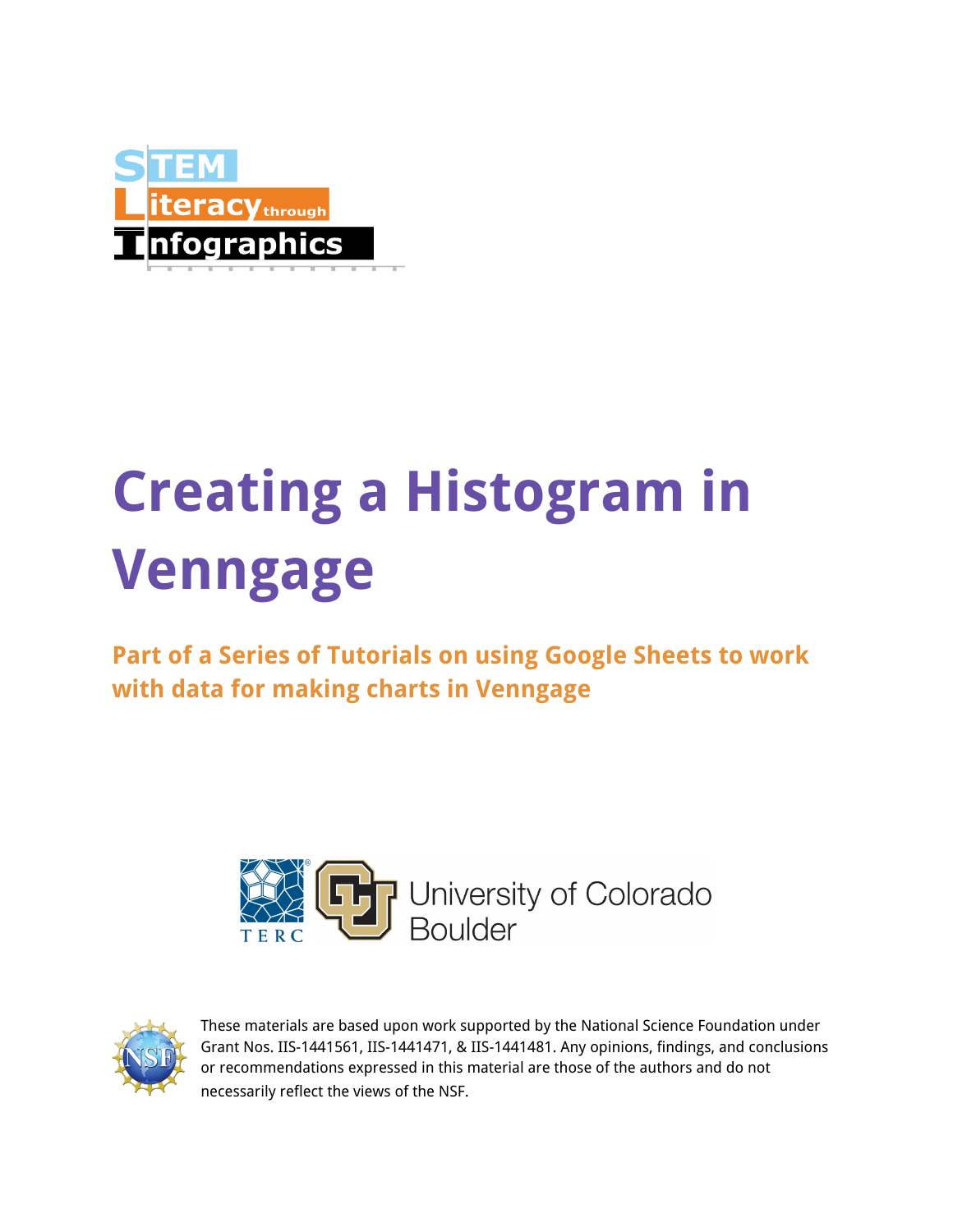Start with a 2000-case sample collected from the EEPS NHANES data explorer [\(http://www.eeps.com/zoo/nhanes/source/choose.php\)](http://www.eeps.com/zoo/nhanes/source/choose.php) and placed in a Google Sheet. To see full instructions on how to do this, check out the mini lesson titled "Creating Graphs of Distributions in Venngage." We will use these data to create a histogram in Venngage using Google Sheets features to prepare the data.

## **Setting up a Histogram in Google Sheets**

Histograms are a way to graph continuous numerical data (i.e. 2.3, 4, 1.02, 16, etc) into bins that can be displayed on something like a bar chart. No matter what the size of the bins are, histograms allow viewers to easily grasp the distribution of a quantity and observe patterns that would be difficult to find otherwise.

In the NHANES data, we might be interested in the distribution of ages in our sample. Are there a lot of children? Senior citizens? Mostly middle-aged people? A histogram will help us answer these questions.

Since Venngage does not have a histogram chart option, we will use the Venngage column chart structure and take advantage of Google Sheets' histogram ability to get the numbers to put into Venngage. Start off in Google Sheets with the NHANES data and select the column "Age" by clicking on the column letter above it.

| 臣                 | <b>NHANES Data Exploration</b><br>File<br>View<br>Edit<br>Insert<br>Format<br>Data<br>Add-ons<br>Help<br>All char<br><b>Tools</b> |                 |                                 |                    |             |  |  |  |  |
|-------------------|-----------------------------------------------------------------------------------------------------------------------------------|-----------------|---------------------------------|--------------------|-------------|--|--|--|--|
|                   | ラハッテ                                                                                                                              | \$              | $\%$ .0 .00 123 -<br>Verdana    | V                  | B<br>10     |  |  |  |  |
| $f_{\mathcal{X}}$ | Age                                                                                                                               |                 |                                 |                    |             |  |  |  |  |
|                   | $\mathsf{A}$                                                                                                                      | B               | C                               | D                  | E           |  |  |  |  |
| $\mathbf{1}$      | <b>Sex</b>                                                                                                                        | Age             | Race1                           | <b>Education</b>   | H Incom     |  |  |  |  |
| $\overline{2}$    | Female                                                                                                                            | 10              | <b>Black</b>                    | Less than HS       | \$10-15K    |  |  |  |  |
| 3                 | Female                                                                                                                            |                 | 48 Other including More than HS |                    | \$25-35 K   |  |  |  |  |
| $\overline{4}$    | Female                                                                                                                            | 8 <sup>1</sup>  | White                           | Less than HS       | \$55-65 K   |  |  |  |  |
| 5                 | Male                                                                                                                              | 16 <sup>1</sup> | Other including Less than HS    |                    | \$45-55 K   |  |  |  |  |
| 6                 | Male                                                                                                                              |                 | 3 Black                         |                    | $$5 - 10 K$ |  |  |  |  |
| $\overline{7}$    | Male                                                                                                                              | 20 <sup>1</sup> | White                           | More than HS       | $$75+K$     |  |  |  |  |
| 8                 | Male                                                                                                                              | 82              | White                           | <b>HS incl GED</b> | \$20-25 K   |  |  |  |  |
| $\mathbf{9}$      | Female                                                                                                                            |                 | 2 Mexican American              |                    | \$35-45 K   |  |  |  |  |

Next, click on the chart icon  $\overline{m}$  on the menu. A Chart Editor dialog box will appear. Since the column for Age contains continuous numerical data, Google Sheets will automatically recommend a histogram as the first option under Recommendations.

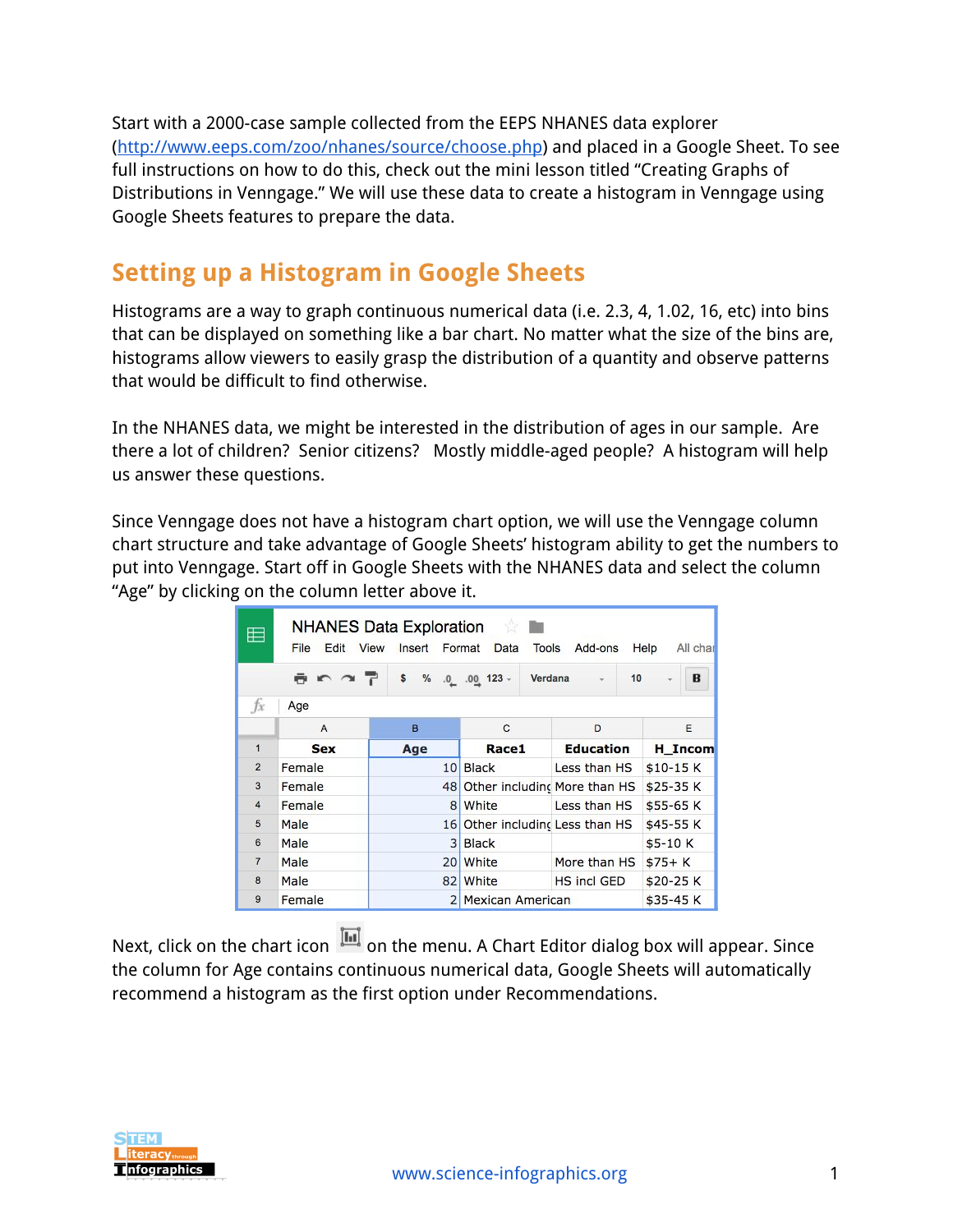| Recommendations                                                                    | Customization<br>Chart types |                                                                                                                                                                                             | Help           |
|------------------------------------------------------------------------------------|------------------------------|---------------------------------------------------------------------------------------------------------------------------------------------------------------------------------------------|----------------|
| Sheet1!B1:B2001<br>Histogram of Age<br><b>International Continue</b><br>Age<br>Age | 囲<br>Age<br>Age              | <b>Histogram of Age</b><br>200<br>150<br>100<br>50<br>$\overline{0}$<br>$\sqrt{6}$<br>$\mathcal{O}$<br>$\delta$<br>AB<br>2 <sup>h</sup><br>32<br>QA<br>56<br>12<br>$6^{\rm A}$<br>80<br>Age | Age<br>(count) |

Click on the Insert button on the bottom left of the dialog box to insert the histogram into your Google sheet so that you can edit it. You'll first want to decide how wide you'd like the bins to be. Look at the x-axis. In this case, it appears that the bin width has been automatically set to 2, since there are four bars before the number "8" on the x-axis. We're going to change it to bins of 10 to mark the different decades. On the inserted histogram, you will see a small downward-pointing triangle on the top right corner of the histogram. Click on that, and then choose the first option, Advanced Edit.



A Chart Editor Customization dialog box will appear.

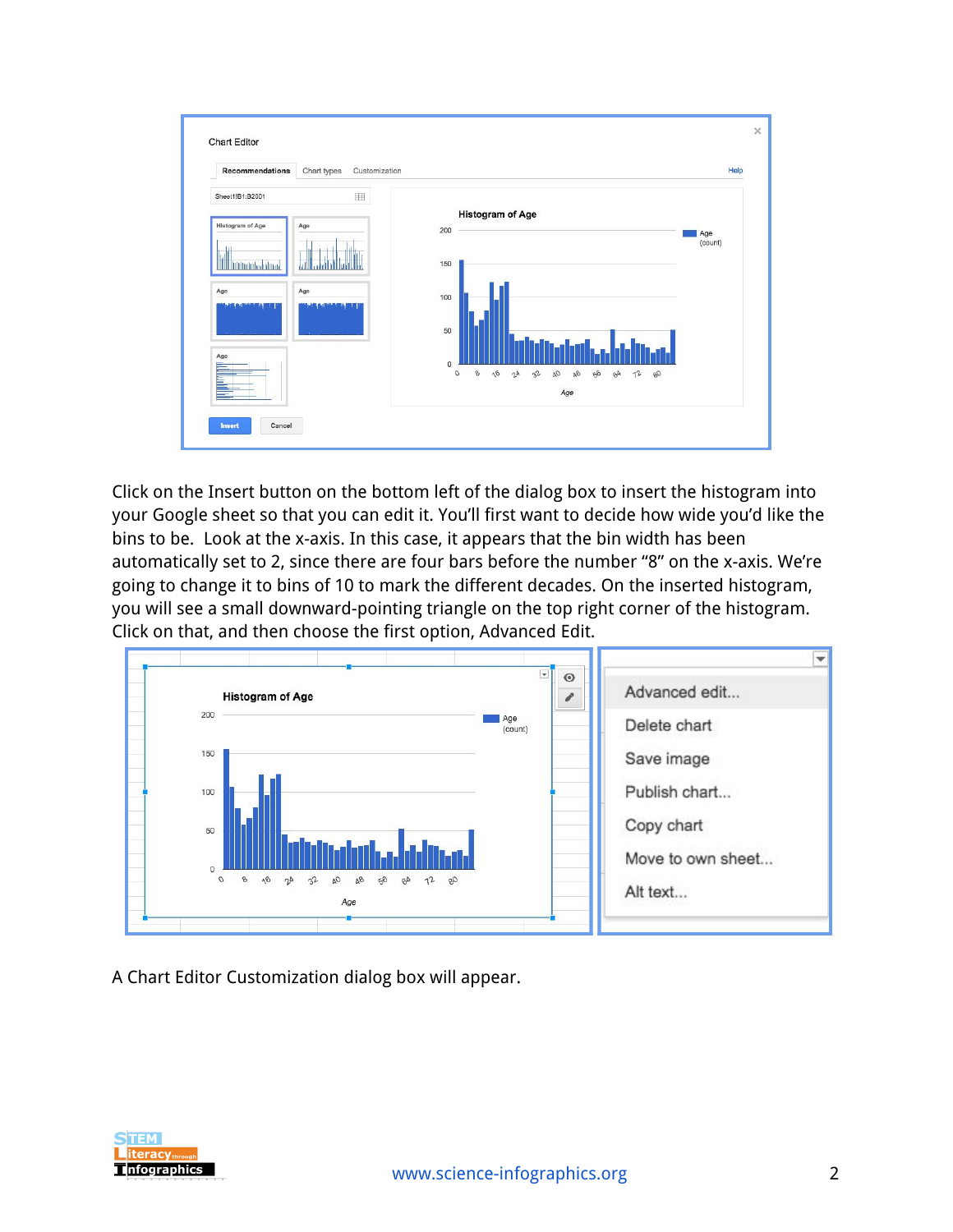| Customization<br>Recommendations<br>Chart types                                        | Help                                                                                                                                        |
|----------------------------------------------------------------------------------------|---------------------------------------------------------------------------------------------------------------------------------------------|
| Chart<br>$\, {\bf B}$<br>$\boldsymbol{I}$<br>Title<br>16<br>÷<br>×<br>Histogram of Age | <b>Histogram of Age</b><br>200<br>Age<br>(count)                                                                                            |
| Legend<br>$\mathbf B$<br>$I$ 12<br>Right<br>$\bar{\nu}$<br>$\mathbf{v}$                | 150<br>100                                                                                                                                  |
| Arial<br>Font<br>Background                                                            | 50<br>$\mathbf 0$                                                                                                                           |
| Features                                                                               | $\mathcal{O}$<br>$\delta$<br>$\sqrt{6}$<br>12<br>2 <sup>h</sup><br>32<br>$\alpha$<br>$\Delta^2$<br>$50 - 75$<br>6 <sup>A</sup><br>90<br>Age |

On the left, scroll down to where you see a section for "Buckets" (Google Sheets' term for bins) and set the Bucket size to "10", and then click the Update button on the bottom. Your histogram should now have larger bin sizes of 10.

|                    |                    | √ Omit item dividers |                      |  |  |  |
|--------------------|--------------------|----------------------|----------------------|--|--|--|
| <b>Bucket size</b> |                    | 10                   |                      |  |  |  |
|                    | Outlier percentile |                      |                      |  |  |  |
| <b>Axis</b>        | Horizontal         |                      |                      |  |  |  |
|                    |                    |                      | <b>B</b> <i>I</i> 12 |  |  |  |

Now you can use the histogram to get numbers to enter into Venngage. Click on the histogram and make sure that you are in "View Mode". It's the eye icon in the upper right corner of the histogram. With "View Mode" on, you can hover your mouse cursor over each bin, and it will show you how many items are in each bin. Here, I have 463 people whose ages are between 0 to 10. (Your number will probably be different from mine since we don't have exactly the same NHANES data sample subset. The NHANES data explorer provides a random sample each time data is requested.) You can get the number of items in each bin

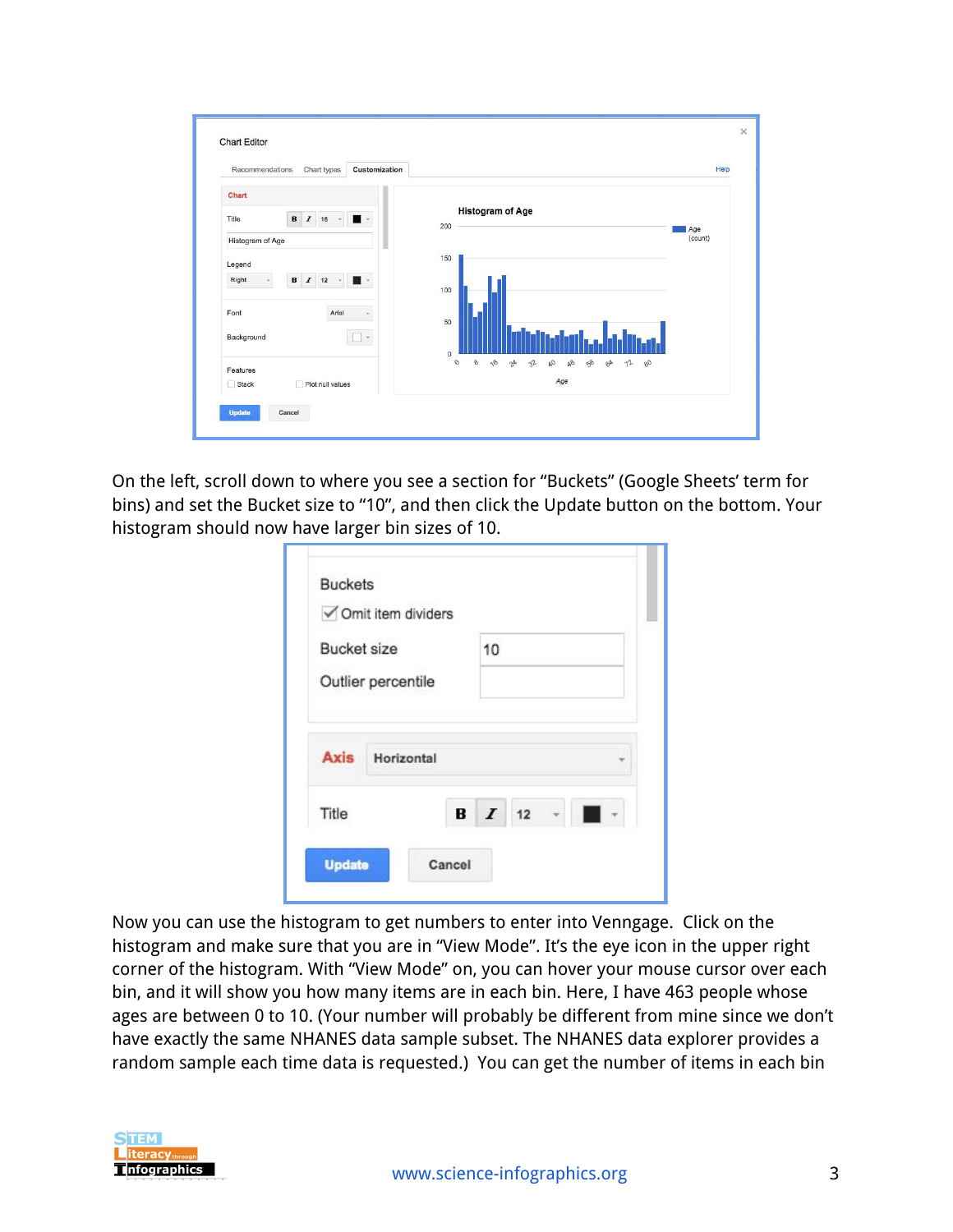in a similar way; it is a good idea to write them down so that you will have them ready to enter into Venngage.



## **Creating a Histogram in Venngage**

In a different browser tab, open up Venngage and insert a column chart into your infographic canvas. Double-click on the chart to change the default data.



First, select and delete the default data. Starting from row 2, enter in the end bin number in column A (for example, if the bin is from "0 to 10", enter "10") and then the number of items in the bin in column B. Row 1 in Venngage data tables are reserved for labels, regardless of whether it appears in the chart. Keep referring back to the Google Sheets histogram (or your written list of bin contents) to fill in the table, adding a bin "label" and the number of entries

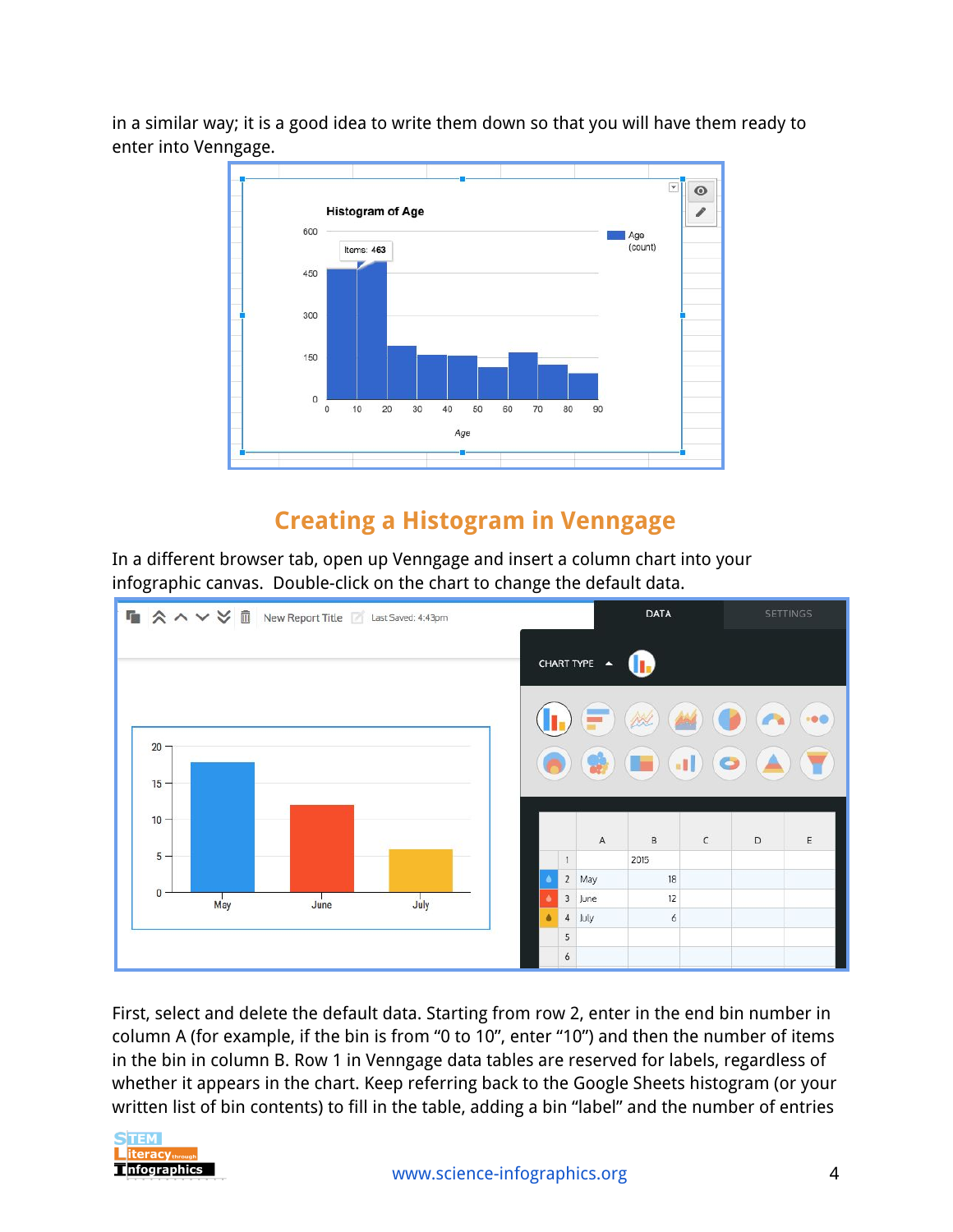in each bin in each row. Once you've filled in the table, you have something like a histogram, but with a few important differences. We'll try to minimize those differences in the next few steps.

## **Making the Column Chart Look like a Histogram**

Venngage automatically makes each bar of a column chart a different color, because column charts are designed to show the relative size of different categories of objects (e.g. males and females). But all of our values in this graph are ages, so the convention is that the bars should all be the same color. In order to make all the bars the same color, double-click on the colored square with a water droplet icon inside. A color picker pop-up box will appear and from there you can change each of them to the same color of your choosing. To save a color to be used multiple times, first select the color you want using the circle for hue and brightness, vertical bar for darkness, and then opacity/translucency, if you like. Then under the section for swatch colors, you'll see a circle with a "+" inside. Click on that and it will be added to the swatch colors. As you change the other colors for the different columns, you can just click on the swatch color you created and have the exact same color.



Another difference between the column chart and a histogram is the space between bars. In a column chart, there is space between the bars because they represent different categories, but in a histogram, there are no values between adjacent bars, so the spaces are somewhat misleading. You can get rid of most of the space between the bars of your column chart by making the bars wider. In the Settings tab of the chart, adjust the bar width option until the bars look like they're very close to each other but do not quite touch. Make sure you label your x-axis with "Age". Then Save. You're done!